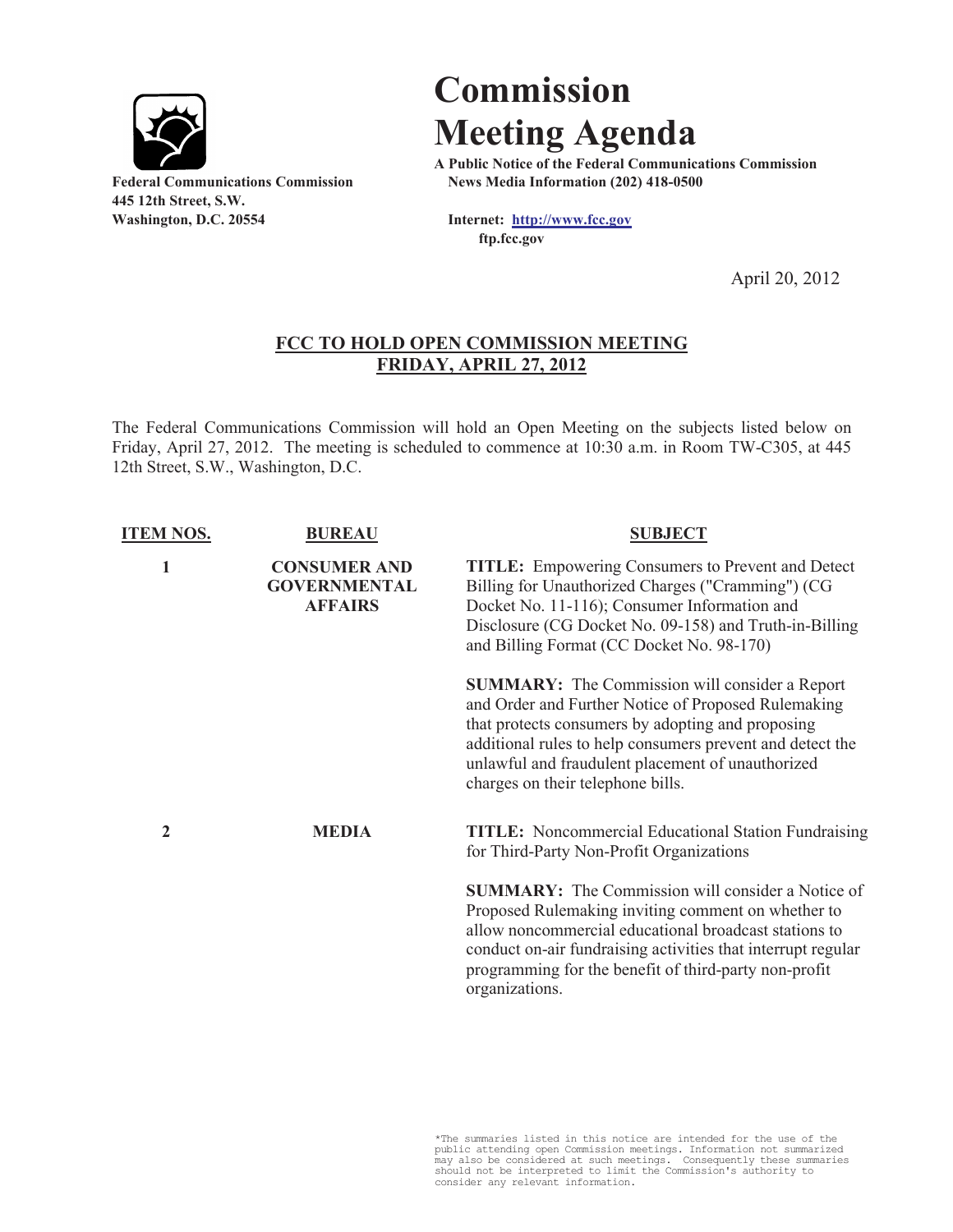| 3 | <b>MEDIA</b>                                                    | TITLE:<br>Standardized and Enhanced Disclosure<br>Requirements for Television Broadcast Licensee Public<br>Interest Obligations (MM Docket No. 00-168) and<br>Extension of the Filing Requirement for Children's<br>Television Programming Report (FCC Form 398) (MM<br>Docket No. 00-44) |
|---|-----------------------------------------------------------------|-------------------------------------------------------------------------------------------------------------------------------------------------------------------------------------------------------------------------------------------------------------------------------------------|
|   |                                                                 | <b>SUMMARY:</b> The Commission will consider a Second<br>Report and Order that increases transparency and improves<br>public access to community-relevant information by<br>moving the television broadcast station public file from<br>paper to the internet.                            |
| 4 | <b>MEDIA</b><br><b>AND</b>                                      | <b>TITLE:</b> Innovation in the Broadcast Television Bands:<br>Allocations, Channel Sharing and Improvements to VHF<br>(ET Docket No. 10-235)                                                                                                                                             |
|   | <b>OFFICE OF</b><br><b>ENGINEERING AND</b><br><b>TECHNOLOGY</b> | <b>SUMMARY:</b> The Commission will consider a Report<br>and Order establishing a regulatory framework for channel<br>sharing among television licensees in connection with an<br>incentive auction of spectrum.                                                                          |
| 5 | <b>WIRELINE</b><br><b>COMETITION</b>                            | <b>TITLE:</b> Universal Service Contribution Methodology<br>(WC Docket No. 06-122) and A National Broadband Plan<br>for Our Future (GN Docket No. 09-51)                                                                                                                                  |
|   |                                                                 | <b>SUMMARY:</b> The Commission will consider a Further<br>Notice of Proposed Rulemaking seeking comment on<br>proposals to reform and modernize how Universal Service<br>Fund contributions are assessed and recovered.                                                                   |

The meeting site is fully accessible to people using wheelchairs or other mobility aids. Sign language interpreters, open captioning, and assistive listening devices will be provided on site. Other reasonable accommodations for people with disabilities are available upon request. In your request, include a description of the accommodation you will need and a way we can contact you if we need more information. Last minute requests will be accepted, but may be impossible to fill. Send an e-mail to: fcc504@fcc.gov or call the Consumer & Governmental Affairs Bureau at 202-418-0530 (voice), 202-418- 0432 (tty).

Additional information concerning this meeting may be obtained from Meribeth McCarrick, Office of Media Relations, (202) 418-0500; TTY 1-888-835-5322. Audio/Video coverage of the meeting will be broadcast live with open captioning over the Internet from the FCC Live web page at www.fcc.gov/live.

For a fee this meeting can be viewed live over George Mason University's Capitol Connection. The Capitol Connection also will carry the meeting live via the Internet. To purchase these services call (703) 993-3100 or go to www.capitolconnection.gmu.edu.